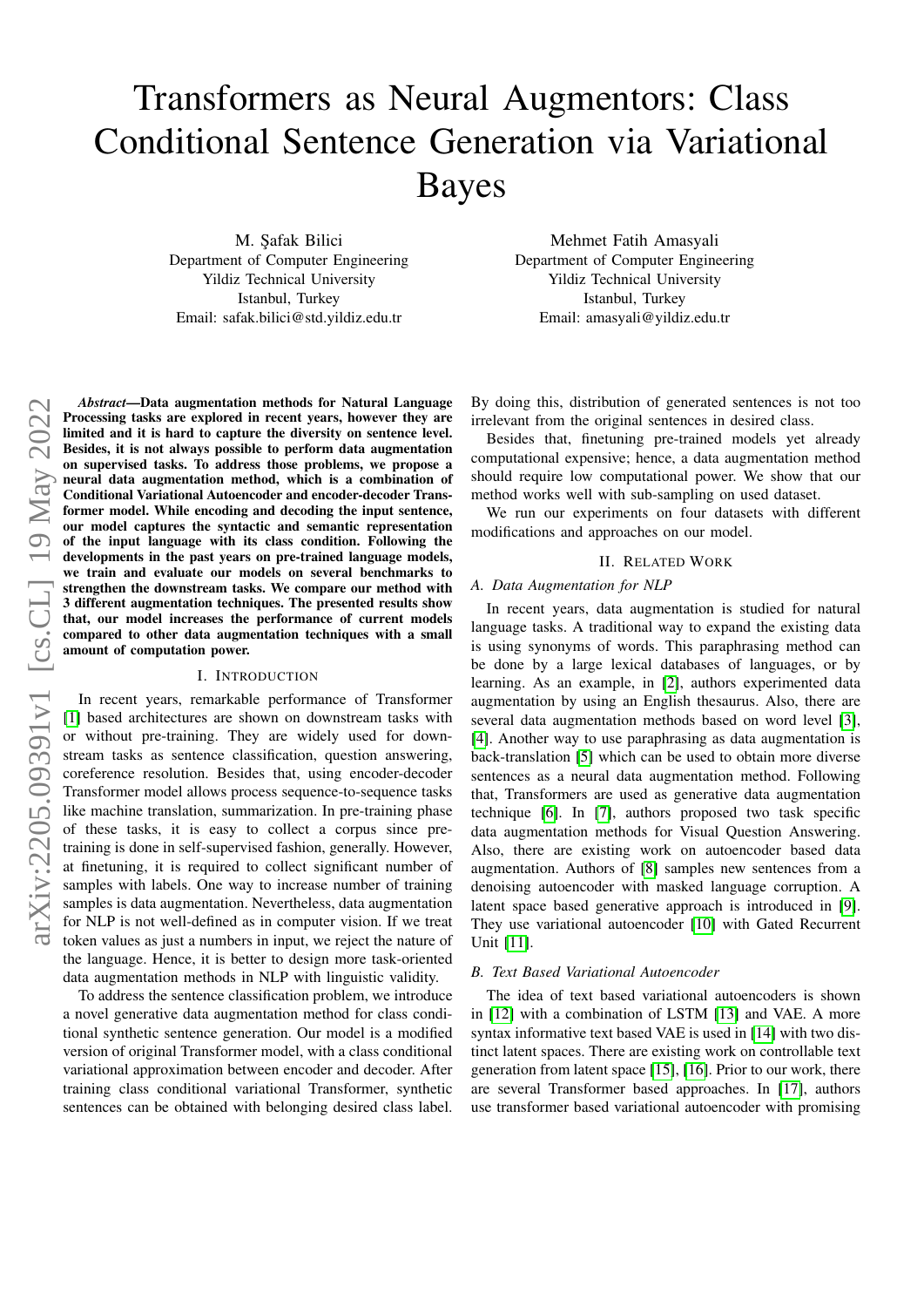

<span id="page-1-1"></span>Fig. 1. Model architecture of conditional variational Transformer.

modifications. A conditional design of variational Transformer is proposed in [\[18\]](#page-4-17) for story completion. Posterior collapse is common problem in text VAEs. This problem occurs when the decoder ignores the latent vector and generation is done by only decoder, like an auto-regressive language model. The study of preventing posterior collapse is discussed in [\[19\]](#page-4-18), [\[20\]](#page-4-19) and [\[21\]](#page-4-20). We refer the reader to [\[22\]](#page-5-0), [\[19\]](#page-4-18), for a detailed study on the properties of posterior collapse and its relation to text based Variational Autoencoders.

## III. PROPOSED METHOD

# *A. Background*

An Autoencoder is a model for reconstructing the input. Reconstructing includes encoding the input x into a smaller space, which is called latent vector  $z$ , and decoding it to input space. The objective is to minimize the metric loss  $d(\cdot)$  between input x and reconstructed variable  $\hat{\mathbf{x}}$ . When the objective is to represent the latent variable  $z$  in terms of a known distribution, Autoencoders are not always working. If the distribution of  $z$  is known, only the decoder of Autoencoder is enough to generate new samples by passing z as input.

As a solution for this problem, Variational Autoencoder is proposed in [\[10\]](#page-4-9). It is used for learning latent space representation via Variational Bayes. Since we do not know the exact distribution of the input, our aim is to approximate the unknown distribution to a known distribution. This procedure is defined as Variational Bayes in literature. We thus choose a normal distribution  $p(z) \sim \mathcal{N}(0, I)$  as a known distribution, and approximate distribution  $p_{encoder}(\mathbf{z} \mid \mathbf{x}^{(i)})$  to this normal distribution at training time. Choosing simple and known

distribution helps us to generate samples from latent space z by passing it to the probabilistic decoder  $p_{\text{decoder}}$ . Because, we learn to encode the input to normal distribution, then decode it to same space.

Thus, objective is to maximize the evidence lower bound (ELBO), which is defined as

<span id="page-1-0"></span>
$$
\mathbb{E}[\log p_{\text{decoder}}(\mathbf{x}^{(i)} \mid \mathbf{z})] - \mathbb{KL}(p_{\text{encoder}}(\mathbf{z} \mid \mathbf{x}^{(i)}) \mid p(\mathbf{z})) \quad (1)
$$

where  $KL$  refers to KullbackLeibler divergence,  $x$  is the input and  $\mathbf{x}^{(i)}$  is the *i*th sample in minibatch B.  $p_{encoder}(\cdot)$  and  $p_{\text{decoder}}(\cdot)$  are simply feed forward layers in deep learning, for encoding and decoding.

#### *B. Modeling Class Conditional Variational Transformer*

According to the Equation [\(1\)](#page-1-0); we desing the Transformer model, introduced in [\[1\]](#page-4-0), by injecting conditional variational autoencoder between its encoder and decoder. To formalize the idea, given a sequence of N tokens,  $(t_1, t_2, ..., t_N)$ , the encoder of the Transformer model is defined as Encoder :  $t_i \in \mathbb{R}^N \to \mathbf{c_i} \in \mathbb{R}^{N \times D}$  where D is the hidden dimension, and computes the contextual representation  $c_i$  of each token  $t_i$ :

$$
c_1, c_2, ..., c_N = \text{Encoder}(t_1, t_2, ..., t_N)
$$
 (2)

In the original Transformer model, contextual information from encoder flows through to the decoder's cross attention layer by mapping it to key and value. However, recent stateof-the-art language models [\[23\]](#page-5-1), [\[24\]](#page-5-2), [\[25\]](#page-5-3) show that full sentence information can be obtained by only using contextual information from first token  $t_1$  (correspondingly the [CLS]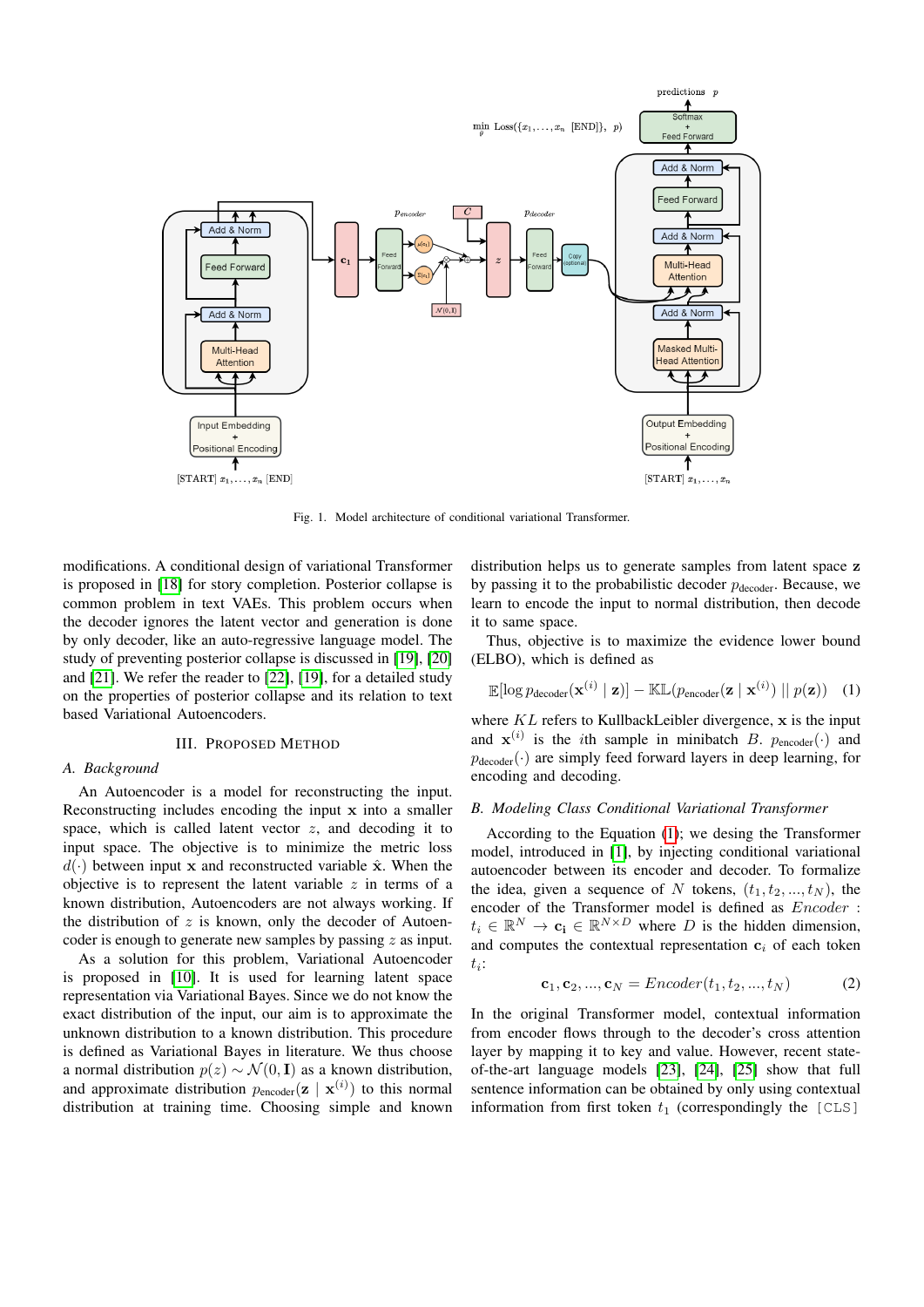TABLE I RESULTS FOR IMDB AND COLA ON DIFFERENT MODELS

<span id="page-2-1"></span>

| <b>Datasets</b> | <b>BERT</b>     |                 | <b>ALBERT</b>            |                          | <b>XLNet</b>             |                          | <b>DistilBERT</b> |                 |
|-----------------|-----------------|-----------------|--------------------------|--------------------------|--------------------------|--------------------------|-------------------|-----------------|
|                 | <b>Baseline</b> | 0urs            | <b>Baseline</b>          | Ours                     | <b>Baseline</b>          | Ours                     | <b>Baseline</b>   | Ours            |
| <b>IMDB</b>     | $79.96 + 0.686$ | $80.82 + 0.379$ | $78.74 + 0.17$           | $79.28 + 0.23$           | $\overline{\phantom{a}}$ | $\overline{\phantom{a}}$ | $79.24 + 0.11$    | $80.05 + 0.066$ |
| CoLA            | $70.31 + 0.103$ | $70.73 + 0.109$ | $\overline{\phantom{a}}$ | $\overline{\phantom{a}}$ | $68.68 + 0.438$          | $68.9 \pm 0.331$         | $68.8 \pm 0.273$  | $69.61 + 0.391$ |

token). In the same way, we only use  $c_1$  token representation. The idea of conditional variational autoencoder starts from vector  $c_1$ . First, the probabilistic encoder  $p_{encoder}(\mathbf{z} \mid c_1)$ of CVAE encodes sentence representation to a latent vector z with dimension of L. Instead of conditioning only latent vector z, decoder is also conditioned to the class information of our sentence. This conditional objective should be done by interacting latent vector with conditional information. If we pass this class information to the decoder, the reconstruction is conditioned both on the latent vector and class labels. Prior work on conditional variational autoencoder sets an another condition vector [\[26\]](#page-5-4) and replace entries with condition features [\[27\]](#page-5-5). Instead of using two vectors, we replace first entry of latent vector with class integer  $C$  to inject class information to decoding process. Denoting replaced vector z as z', decoder is reformulated as

$$
p_{decoder}(\mathbf{c}_1 \mid \mathbf{z}') \tag{3}
$$

Normally, the decoder of Transformer requires a whole sequence, however we use only vector  $c_1$  as input to VAE's encoder. After decoding in VAE, the reconstructed variable is copied  $N$  times to create a sequence like the output of encoder of Transformer. This sequence of vectors is passed to the decoder of Transformer as key and value.

Computationally, this formulation is more efficient than using whole information from encoder's output. It reduces the number of parameters of the model. We experiment that if we use whole output of the encoder, the decoder of Transformer tends to copy the sentences in training set. We thus believe that this methods acts a role as regularizer. Besides that, authors of [\[28\]](#page-5-6) and [\[19\]](#page-4-18) experimented that pooling the output of Transformer's encoder prevents posterior collapse. By following that, we use only  $c_1$  vector as a pooling strategy, to strengthen our model against posterior collapse.

The decoder part of our Transformer has same architecture with original Transformer. To make a formal definition between repeat vector  $\mathbf{c}'_i$ , the decoder computes logit vectors:

$$
\mathbf{l}_1, \mathbf{l}_2, ..., \mathbf{l}_N = Decoder(\mathbf{x}', \mathbf{c}'_i)
$$
 (4)

where  $x'$  is the shifted  $x$ . These logits vectors are simply our final predictions  $p$  in Figure [1.](#page-1-1) Each logit corresponds to a token from the vocabulary.

At inference time, conditional Transformer takes a random normal vector **z** with a class label  $z_1 \leftarrow C$ . This class label is chosen by desired class of the sentence to be generated. Vector is passed to decoder of VAE. At the same time,

decoder of Transformer takes [START] token to decode it autoregressively.

## IV. EXPERIMENTAL SETUP

We evaluate our model on different benchmarks with different pre-trained language models.

## *A. Benchmarks*

*1) CoLA:* The Corpus of Linguistic Acceptability (CoLA) is one of the presented benchmarks in General Language Understanding Evaluation (GLUE) [\[29\]](#page-5-7). The task is to determine whether given sentence is a grammatically correct English sentence.

*2) TREC-10:* TREC-10 [\[30\]](#page-5-8) is a collection of questions that are annotated with its question type. It is a multiclass classification task with class labels of abbreviation, human, entity, location, numeric, description.

*3) Rotten Tomatoes:* Rotten Tomatoes [\[31\]](#page-5-9) is a movie review dataset which is annotated for binary classification on highly abstract sentiment representations.

*4) IMDB:* IMDB dataset [\[32\]](#page-5-10) is a large collection of movie review dataset. The task is to classify whether given sentence is positive review or not.

#### *B. Sentence Generation Techniques*

We follow different sentence generation techniques on different benchmarks for data augmentation. For example, we generate 5000 different sentences for CoLA dataset by using all training samples. On the other hand, since IMDB dataset contains 25000 training samples, we perform random subsampling on this dataset before training due to computation time characteristic of data augmentation techniques.

This random generation process is done by passing [START] token to the decoder, then decoding it in autoregressive fashion until seeing [END] token. We see that this generated sentences without any rule tends to begin with the most frequent starting words (for example "A", "The", "I") in trained dataset.

<span id="page-2-0"></span>TABLE II DIFFERENT NUMBER OF SENTENCES BASED ON DIFFERENT TRAIN SAMPLES WITH DIFFERENT DATA AUGMENTATION METHODS

| <b>Dataset</b>         | # Train Samples | # Test Samples | # Generated Sentences        |  |  |
|------------------------|-----------------|----------------|------------------------------|--|--|
| <b>IMDB</b><br>CoLA    | 25000<br>8551   | 25000<br>1043  | 5000<br>5000                 |  |  |
| <b>Rotten Tomatoes</b> | 8530            | 1066           | 10000<br>$(FWS, FWS + R, R)$ |  |  |
| <b>TREC-10</b>         | 5452            | 500            | 6000<br>$(FWS, FWS + R, R)$  |  |  |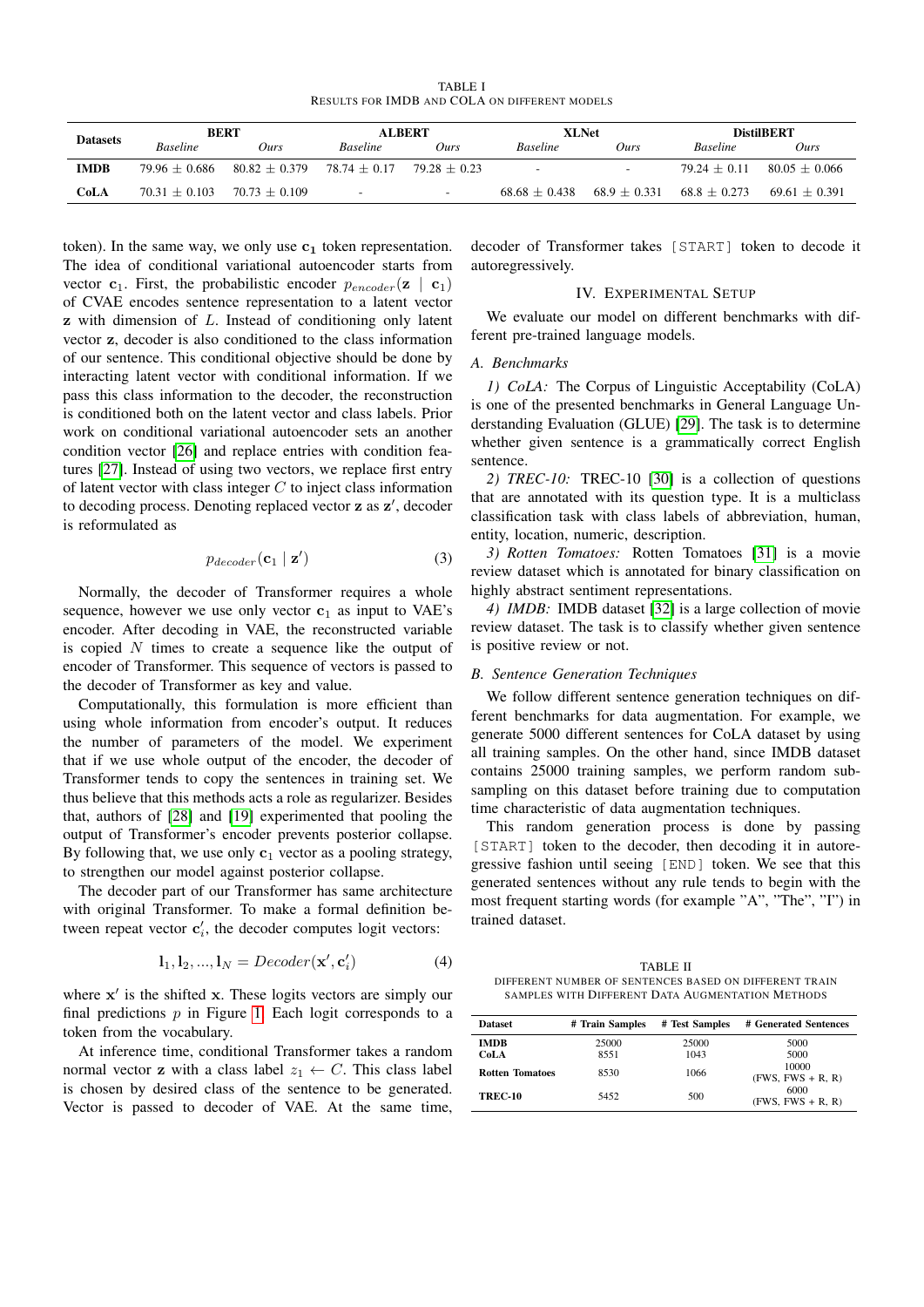TABLE III RESULTS FOR ROTTEN TOMATOES AND TREC-10 DATASET ON BERT MODEL

<span id="page-3-0"></span>

| <b>Datasets</b>        | Baseline       | Synonym Replacement | <b>Contextual Replacement</b> | <b>Back-Translation</b> | к               | $FWS + R$                      | FWS            |
|------------------------|----------------|---------------------|-------------------------------|-------------------------|-----------------|--------------------------------|----------------|
| <b>Rotten Tomatoes</b> | $7427 + 0357$  | $74.73 + 0.622$     | $75.77 + 0.162$               | $75.84 + 0.649$         | $75.58 + 0.746$ | $76.08 + 0.425$ $76.3 + 0.324$ |                |
| <b>TREC-10</b>         | $75.8 + 0.113$ | $78.1 + 0.487$      | $78.87 + 0.523$               | $79.2 + 0.392$          | $78.9 + 0.408$  | $79.73 + 0.471$                | $79.87 + 0.57$ |

| <b>Input:</b> model, $C$ , use_fws                                 |
|--------------------------------------------------------------------|
| <b>Output:</b> a new sentence which belongs to class $C$           |
| 1: sample z from $\mathcal{N}(0, I)$                               |
| 2: $z[1] \leftarrow C$                                             |
| 3: vae output $\leftarrow$ model vae decoder( <i>z</i> )           |
| 4: if use fws $==$ True then                                       |
| 5: $fw \leftarrow$ sample a first word from normalized frequen-    |
| cies                                                               |
| $6:$ else                                                          |
| 7: $fw \leftarrow \text{None}$                                     |
| $8:$ end if                                                        |
| 9: new sentence $\leftarrow$ model.transformer decoder(vae output, |
| fw                                                                 |
| 10: <b>return</b> new sentence                                     |
|                                                                    |

To measure importance and contribution of first word, we choose a third sentence generation technique: pre-sampling first word of a generated sentence. To select less frequent words, we calculate frequency of each starting word and normalize it to get their density function. Then, we raised this distribution to the 3/4rd power empirically. This allows us to generate sentences that are relatively distinct from characteristics of current sentences in dataset by passing {[START],  $sample(p_{w_1},..., p_{w_S})\}$  to the decoder at inference time.

However, since the aim is to generate a sentence that belongs to the class  $C$ , third technique is not sufficient for such datasets. For example, if we want to generate a sample belongs to class "human" in TREC-10 dataset, it is not quite right to start the sentence with "where". On account of this, for TREC-10, we sample the first word from distinct distributions related to desired class of sentence to be generated.

As shown in Table [II,](#page-2-0) different number of sentences that are generated based on different train samples. On the other hand, three set of sentences are generated for Rotten Tomates and TREC-10. First Word Sampling  $(FWS)$  stands for first word of all generated sentences are sampled from described distribution. Random  $(R)$  stands for sentences are generated randomly, without any pre-determined set of rules. At last, First Word Sampling + Random  $(FWS + R)$  means half of the generated sentences are  $FWS$ , other half is  $R$ .

All generation techniques include class conditional latent vector.

## V. RESULTS

In this section, results are reported on 4 different benchmarks as stated in Section IV. For IMDB, TREC-10 and Rotten

Tomatoes; results are reported on test set. For CoLA, we use dev set. To show the performance and contribution of our model, we finetune several pre-trained models ( [\[33\]](#page-5-11), [\[34\]](#page-5-12), [\[35\]](#page-5-13), [\[36\]](#page-5-14)) on original datasets and augmented datasets to compare. We run each experiment three times and calculate the margin of error with 95% confidence level to provide statistically significant evidence. We generate an equal number of sentences for each class.

For IMDB and CoLA, we finetune BERT [\[23\]](#page-5-1) and Distil-BERT [\[25\]](#page-5-3). Additionaly, we finetune ALBERT [\[37\]](#page-5-15) for IMDB; XLNet [\[38\]](#page-5-16) for CoLA.

Table [I](#page-2-1) shows accuracy and margin of error values on IMDB and CoLA dataset using different pre-trained models. For CoLA dataset, we train conditional variational Transformer and generate 5000 samples to expand the dataset. Although our method increases the performance compared to training with original dataset, this increase is very small. Since linguistic acceptability is affected negatively from very small changes, we believe that this is due to characteristics of the dataset.

On IMDB dataset, we train conditional variational Transformer with randomly chosen 7000 samples over 25000 samples. After that, 5000 samples are generated to expand the dataset. As shown in Table [I,](#page-2-1) this augmentation method has considerable performance increase compared to CoLA experiments.

We choose three different augmentation techniques to compare with our method on TREC-10 and Rotten Tomatoes. The first method is to replace a randomly chosen work with its synonym on WordNet [\[39\]](#page-5-17). The second one is to replace a randomly chosen word with most similar word using contextual word embeddings [\[40\]](#page-5-18). The third method is backtranslation. Sentences are translated into German and then back into the English [\[41\]](#page-5-19).

For each method, the same numbers of sentences are generated as in Table [II.](#page-2-0) Each sample is augmented in train dataset by iterating, if the size of augmentation is larger than number of samples in train set, we choose random samples to complete.

Table [III](#page-3-0) shows accuracy and margin of error values on TREC-10 and Rotten Tomatoes datasets using only BERT model. For these two dataset, we prepare 3 different augmented datasets based on different generation techniques (R,  $FWS + R$ ,  $FWS$ ) as explained in Section IV. Experiments show that back-translation outperforms synonym and contextual word replacement. For both datasets, random generation  $(R)$  is below the other methods in terms of accuracy.

There is considerable performance increase if we generate sequences with first word sampling  $(FWS + R$  and  $FWS)$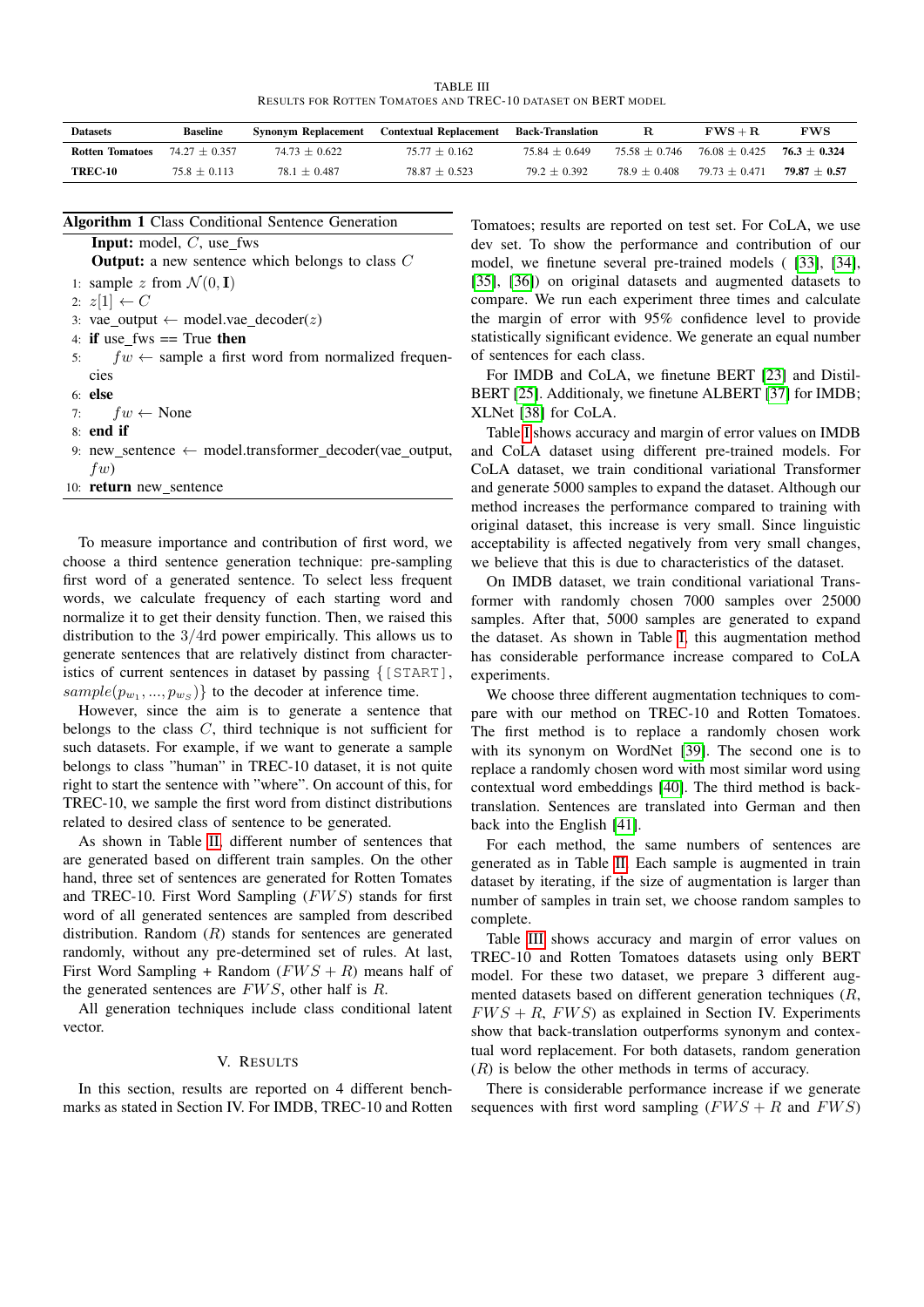compared with baseline and other augmentation methods.

#### VI. DISCUSSIONS

We propose a novel generative data augmentation method, which can generate new sentences from desired class label. Our proposed model has several advantages over other augmentation methods.

If a generative model for data augmentation generates sentences without any class condition, there can be a corruption between class distributions. Conditional variational Transformer keeps class information while encoding semantic and syntactic properties of language on both binary and multiclass classification datasets.

Generation of noised and corrupted sentences is inevitable outcome when it comes to sentence generation. We believe that this sentences plays a role as regularizer besides high quality generated sentences.

Conditional variational Transformer retains the advantages of generative language models. We can generate a sentence from given sequence with class conditionality. We calculate class based first word frequencies to generate new sentences over less frequent words. Our experiments shows this approach outperforms any random data generation procedure.

Experiments states that, our method performs well if the number of samples in dataset is limited. We double the number of samples in Rotten Tomatoes and TREC-10 datasets. This suggests that diversity can also be increased in small datasets. Examples of sentences produced are given in Table [IV](#page-6-0) in appendix.

## VII. FUTURE WORK

Since we apply our method to classification tasks, there are several tasks in NLP. We believe that our method can be expanded to other tasks such as sequence labeling, textual entailment<sup>[1](#page-4-21)</sup>.

On the other hand, we don't pre-train any models before training on presented benchmarks. It is possible to encode more linguistic information via unconditional latent space learning on big corpus. We plan to investigate the pre-training objective and performance on downstream tasks in future work.

# VIII. ACKNOWLEDGMENT

This research is supported by TUBITAK, The Scientific and Technological Research Council of Turkey with project number 120E100. Also, we would like to thank to inzva community for providing us a valuable research environment and GPU support.

#### **REFERENCES**

<span id="page-4-0"></span>[1] A. Vaswani, N. Shazeer, N. Parmar, J. Uszkoreit, L. Jones, A. N. Gomez, L. u. Kaiser, and I. Polosukhin, "Attention is all you need," in *Advances in Neural Information Processing Systems*, I. Guyon, U. V. Luxburg, S. Bengio, H. Wallach, R. Fergus, S. Vishwanathan, and R. Garnett, Eds., vol. 30. Curran Associates, Inc., 2017.

<span id="page-4-21"></span><sup>1</sup>Our models and promising future work implementations are publicly available at https://github.com/safakkbilici/Conditional-Variational-Transformer.

- <span id="page-4-1"></span>[2] X. Zhang, J. Zhao, and Y. LeCun, "Character-level convolutional networks for text classification," 2016.
- <span id="page-4-2"></span>[3] Z. Xie, S. I. Wang, J. Li, D. Lvy, A. Nie, D. Jurafsky, and A. Y. Ng, "Data noising as smoothing in neural network language models," 2017.
- <span id="page-4-3"></span>[4] J. Wei and K. Zou, "EDA: Easy data augmentation techniques for boosting performance on text classification tasks," in *Proceedings of the 2019 Conference on Empirical Methods in Natural Language Processing and the 9th International Joint Conference on Natural Language Processing (EMNLP-IJCNLP)*. Hong Kong, China: Association for Computational Linguistics, Nov. 2019, pp. 6382–6388. [Online]. Available:<https://aclanthology.org/D19-1670>
- <span id="page-4-4"></span>[5] R. Sennrich, B. Haddow, and A. Birch, "Improving neural machine translation models with monolingual data," 2016.
- <span id="page-4-5"></span>[6] Y. Yang, C. Malaviya, J. Fernandez, S. Swayamdipta, R. Le Bras, J.-P. Wang, C. Bhagavatula, Y. Choi, and D. Downey, "Generative data augmentation for commonsense reasoning," in *Findings of the Association for Computational Linguistics: EMNLP 2020*. Online: Association for Computational Linguistics, Nov. 2020, pp. 1008–1025. [Online]. Available:<https://aclanthology.org/2020.findings-emnlp.90>
- <span id="page-4-6"></span>[7] K. Kafle, M. Yousefhussien, and C. Kanan, "Data augmentation for visual question answering," in *Proceedings of the 10th International Conference on Natural Language Generation*. Santiago de Compostela, Spain: Association for Computational Linguistics, Sep. 2017, pp. 198– 202. [Online]. Available:<https://aclanthology.org/W17-3529>
- <span id="page-4-7"></span>[8] N. Ng, K. Cho, and M. Ghassemi, "SSMBA: Self-supervised manifold based data augmentation for improving out-of-domain robustness," in *Proceedings of the 2020 Conference on Empirical Methods in Natural Language Processing (EMNLP)*. Online: Association for Computational Linguistics, Nov. 2020, pp. 1268–1283. [Online]. Available:<https://aclanthology.org/2020.emnlp-main.97>
- <span id="page-4-8"></span>[9] M. . Bilici and M. F. Amasyali, "Variational sentence augmentation for masked language modeling," in *2021 Innovations in Intelligent Systems and Applications Conference (ASYU)*, 2021, pp. 1–5.
- <span id="page-4-9"></span>[10] D. P. Kingma and M. Welling, "Auto-encoding variational bayes," 2014.
- <span id="page-4-10"></span>[11] K. Cho, B. van Merrienboer, C. Gulcehre, D. Bahdanau, F. Bougares, H. Schwenk, and Y. Bengio, "Learning phrase representations using rnn encoder-decoder for statistical machine translation," 2014.
- <span id="page-4-11"></span>[12] S. R. Bowman, L. Vilnis, O. Vinyals, A. Dai, R. Jozefowicz, and S. Bengio, "Generating sentences from a continuous space," in *Proceedings of The 20th SIGNLL Conference on Computational Natural Language Learning*. Berlin, Germany: Association for Computational Linguistics, Aug. 2016, pp. 10–21. [Online]. Available: <https://aclanthology.org/K16-1002>
- <span id="page-4-12"></span>[13] S. Hochreiter and J. Schmidhuber, "Long short-term memory," *Neural computation*, vol. 9, no. 8, pp. 1735–1780, 1997.
- <span id="page-4-13"></span>[14] X. Zhang, Y. Yang, S. Yuan, D. Shen, and L. Carin, "Syntax-infused variational autoencoder for text generation," in *Proceedings of the 57th Annual Meeting of the Association for Computational Linguistics*. Florence, Italy: Association for Computational Linguistics, Jul. 2019, pp. 2069–2078. [Online]. Available:<https://aclanthology.org/P19-1199>
- <span id="page-4-14"></span>[15] Z. Hu, Z. Yang, X. Liang, R. Salakhutdinov, and E. P. Xing, "Toward controlled generation of text," 2018.
- <span id="page-4-15"></span>[16] T. Zhao, R. Zhao, and M. Eskenazi, "Learning discourse-level diversity for neural dialog models using conditional variational autoencoders," 2017.
- <span id="page-4-16"></span>[17] D. Liu and G. Liu, "A transformer-based variational autoencoder for sentence generation," in *2019 International Joint Conference on Neural Networks (IJCNN)*, 2019, pp. 1–7.
- <span id="page-4-17"></span>[18] T. Wang and X. Wan, "T-cvae: Transformer-based conditioned variational autoencoder for story completion," in *Proceedings of the Twenty-Eighth International Joint Conference on Artificial Intelligence, IJCAI-19*. International Joint Conferences on Artificial Intelligence Organization, 7 2019, pp. 5233–5239. [Online]. Available: [https:](https://doi.org/10.24963/ijcai.2019/727) [//doi.org/10.24963/ijcai.2019/727](https://doi.org/10.24963/ijcai.2019/727)
- <span id="page-4-18"></span>[19] S. Park and J. Lee, "Finetuning pretrained transformers into variational autoencoders," in *Proceedings of the Second Workshop on Insights from Negative Results in NLP*. Online and Punta Cana, Dominican Republic: Association for Computational Linguistics, Nov. 2021, pp. 29–35. [Online]. Available:<https://aclanthology.org/2021.insights-1.5>
- <span id="page-4-19"></span>[20] T. Long, Y. Cao, and J. C. K. Cheung, "Preventing posterior collapse in sequence vaes with pooling," *ArXiv*, vol. abs/1911.03976, 2019.
- <span id="page-4-20"></span>[21] C. Li, X. Gao, Y. Li, B. Peng, X. Li, Y. Zhang, and J. Gao, "Optimus: Organizing sentences via pre-trained modeling of a latent space," 2020.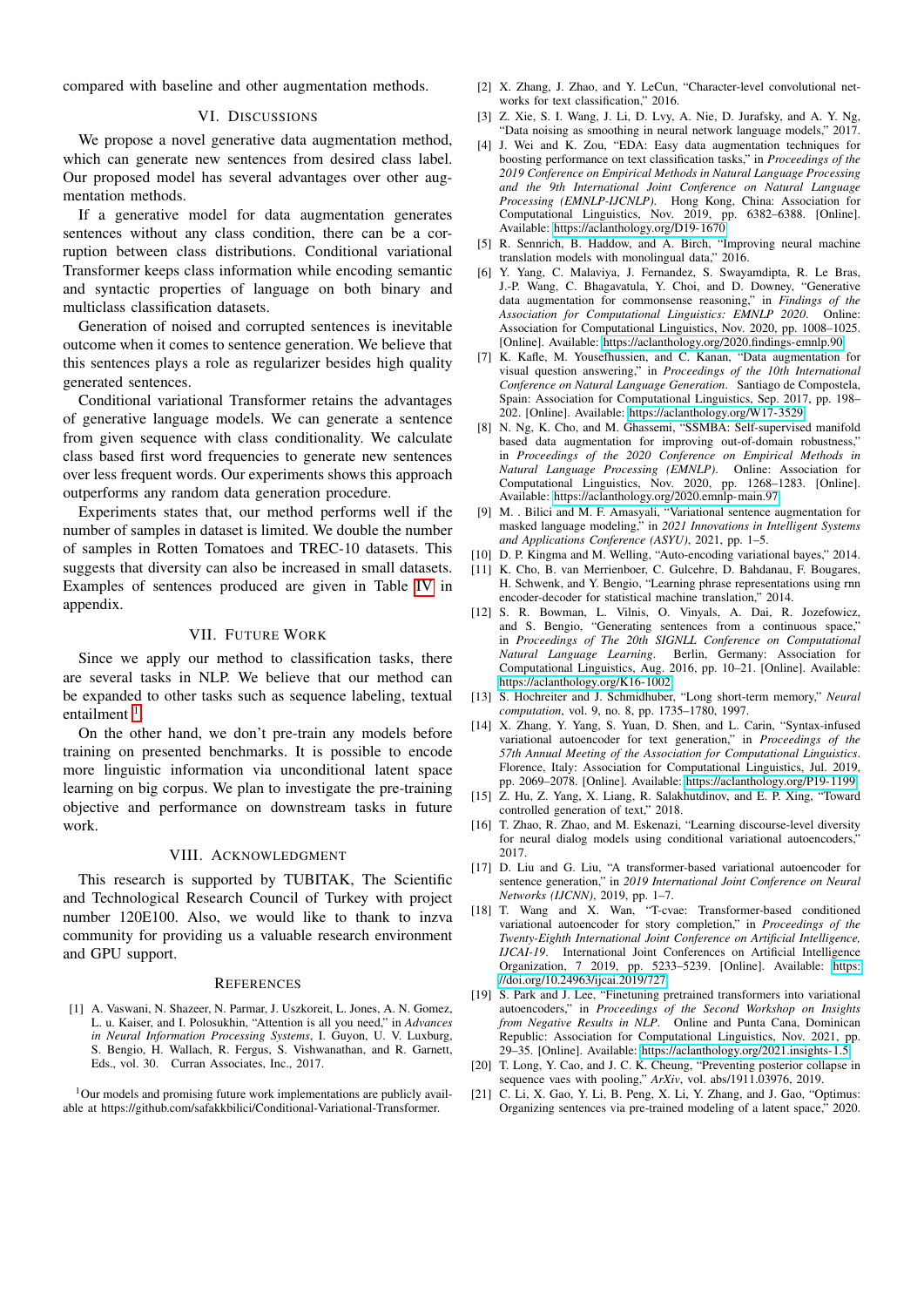- <span id="page-5-0"></span>[22] J. Lucas, G. Tucker, R. B. Grosse, and M. Norouzi, "Understanding posterior collapse in generative latent variable models," in *DGS@ICLR*, 2019.
- <span id="page-5-1"></span>[23] J. Devlin, M.-W. Chang, K. Lee, and K. Toutanova, "BERT: Pre-training of deep bidirectional transformers for language understanding," in *Proceedings of the 2019 Conference of the North American Chapter of the Association for Computational Linguistics: Human Language Technologies, Volume 1 (Long and Short Papers)*. Minneapolis, Minnesota: Association for Computational Linguistics, Jun. 2019, pp. 4171–4186. [Online]. Available:<https://aclanthology.org/N19-1423>
- <span id="page-5-2"></span>[24] Y. Liu, M. Ott, N. Goyal, J. Du, M. Joshi, D. Chen, O. Levy, M. Lewis, L. Zettlemoyer, and V. Stoyanov, "Roberta: A robustly optimized bert pretraining approach," 2019.
- <span id="page-5-3"></span>[25] V. Sanh, L. Debut, J. Chaumond, and T. Wolf, "Distilbert, a distilled version of bert: smaller, faster, cheaper and lighter," 2020.
- <span id="page-5-4"></span>[26] Z. Hu, Z. Yang, X. Liang, R. Salakhutdinov, and E. P. Xing, "Toward controlled generation of text," 2017. [Online]. Available: <https://arxiv.org/abs/1703.00955>
- <span id="page-5-5"></span>[27] J. Lim, S. Ryu, J. W. Kim, and W. Y. Kim, "Molecular generative model based on conditional variational autoencoder for de novo molecular design," *Journal of Cheminformatics*, vol. 10, no. 1, Jul. 2018. [Online]. Available:<https://doi.org/10.1186/s13321-018-0286-7>
- <span id="page-5-6"></span>[28] T. Long, Y. Cao, and J. C. K. Cheung, "On posterior collapse and encoder feature dispersion in sequence vaes," 2019. [Online]. Available: <https://arxiv.org/abs/1911.03976>
- <span id="page-5-7"></span>[29] A. Wang, A. Singh, J. Michael, F. Hill, O. Levy, and S. Bowman, "GLUE: A multi-task benchmark and analysis platform for natural language understanding," in *Proceedings of the 2018 EMNLP Workshop BlackboxNLP: Analyzing and Interpreting Neural Networks for NLP*. Brussels, Belgium: Association for Computational Linguistics, Nov. 2018, pp. 353–355. [Online]. Available: [https://aclanthology.org/](https://aclanthology.org/W18-5446) [W18-5446](https://aclanthology.org/W18-5446)
- <span id="page-5-8"></span>[30] X. Li and D. Roth, "Learning question classifiers," in *COLING 2002: The 19th International Conference on Computational Linguistics*, 2002. [Online]. Available:<https://aclanthology.org/C02-1150>
- <span id="page-5-9"></span>[31] B. Pang and L. Lee, "Seeing stars: Exploiting class relationships for sentiment categorization with respect to rating scales," in *Proceedings of the ACL*, 2005.
- <span id="page-5-10"></span>[32] A. L. Maas, R. E. Daly, P. T. Pham, D. Huang, A. Y. Ng, and C. Potts, "Learning word vectors for sentiment analysis," in *Proceedings of the 49th Annual Meeting of the Association for Computational Linguistics: Human Language Technologies*. Portland, Oregon, USA: Association for Computational Linguistics, June 2011, pp. 142–150. [Online]. Available:<http://www.aclweb.org/anthology/P11-1015>
- <span id="page-5-11"></span>[33] "bert-base-uncased," [https://huggingface.co/bert-base-uncased,](https://huggingface.co/bert-base-uncased) accessed: 2021-12-23.
- <span id="page-5-12"></span>[34] "distilbert-base-uncased," [https://huggingface.co/](https://huggingface.co/distilbert-base-uncased) [distilbert-base-uncased,](https://huggingface.co/distilbert-base-uncased) accessed: 2021-12-23.
- <span id="page-5-13"></span>[35] "xlnet-base-cased," [https://huggingface.co/xlnet-base-cased,](https://huggingface.co/xlnet-base-cased) accessed: 2021-12-23.
- <span id="page-5-14"></span>[36] "albert-base-v1," [https://huggingface.co/albert-base-v1,](https://huggingface.co/albert-base-v1) accessed: 2021- 12-23.
- <span id="page-5-15"></span>[37] Z. Lan, M. Chen, S. Goodman, K. Gimpel, P. Sharma, and R. Soricut, "Albert: A lite bert for self-supervised learning of language representations," 2020.
- <span id="page-5-16"></span>[38] Z. Yang, Z. Dai, Y. Yang, J. Carbonell, R. R. Salakhutdinov, and Q. V. Le, "Xlnet: Generalized autoregressive pretraining for language understanding," in *Advances in Neural Information Processing Systems*, H. Wallach, H. Larochelle, A. Beygelzimer, F. d'Alche-Buc, E. Fox, and ´ R. Garnett, Eds., vol. 32. Curran Associates, Inc., 2019.
- <span id="page-5-17"></span>[39] G. A. Miller, "Wordnet: A lexical database for english," *Commun. ACM*, vol. 38, no. 11, p. 3941, nov 1995. [Online]. Available: <https://doi.org/10.1145/219717.219748>
- <span id="page-5-18"></span>[40] "Roberta base model," [https://huggingface.co/roberta-base,](https://huggingface.co/roberta-base) accessed: 2021-12-23.<br>[41] "facebook/wmt19-en-de,"
- <span id="page-5-19"></span>https://huggingface.co/facebook/ [wmt19-en-de,](https://huggingface.co/facebook/wmt19-en-de) accessed: 2021-12-23.
- <span id="page-5-20"></span>[42] D. P. Kingma and J. Ba, "Adam: A method for stochastic optimization," 2017.
- <span id="page-5-21"></span>[43] C. Szegedy, V. Vanhoucke, S. Ioffe, J. Shlens, and Z. Wojna, "Rethinking the inception architecture for computer vision," in *2016 IEEE Conference on Computer Vision and Pattern Recognition (CVPR)*, 2016, pp. 2818–2826.